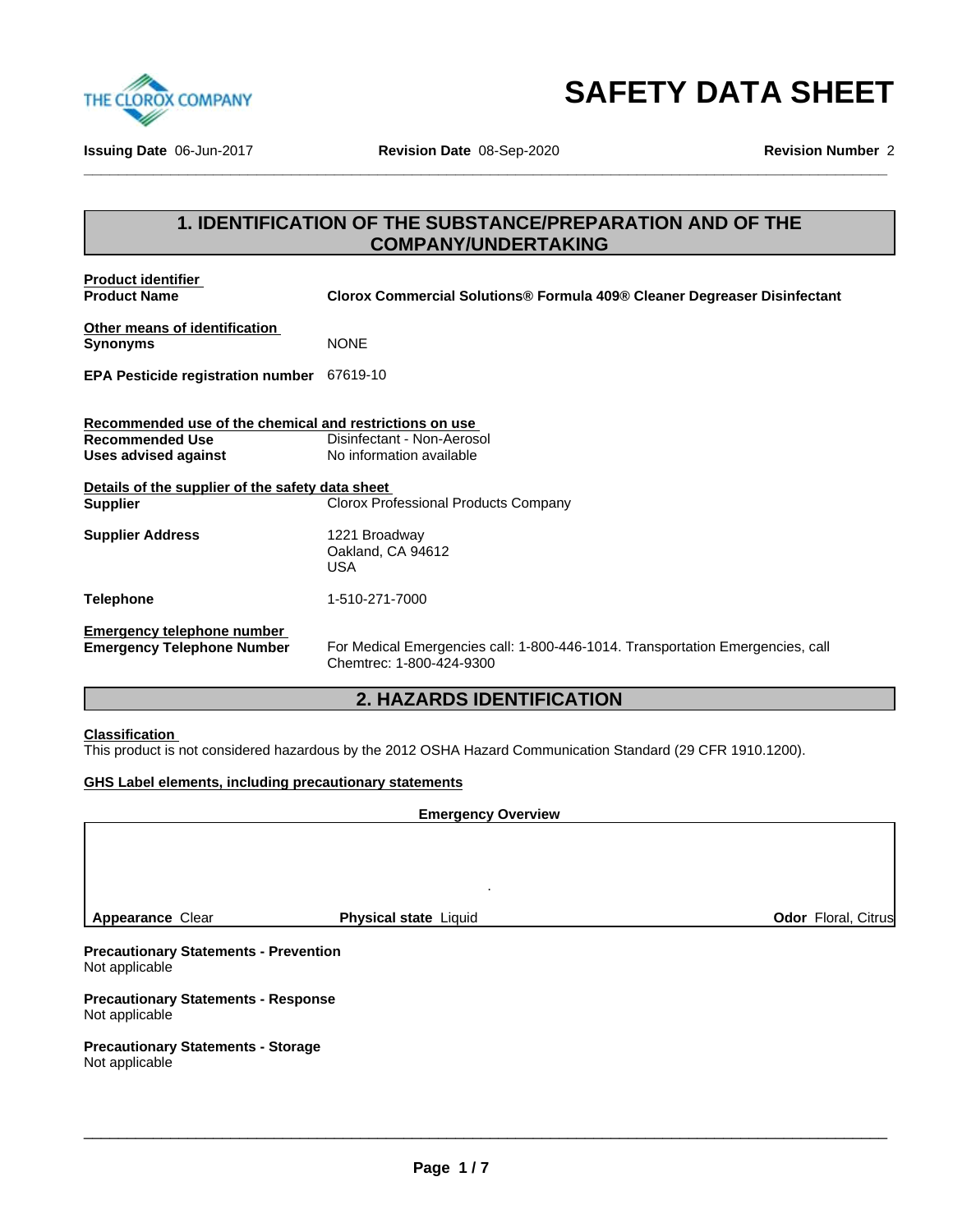#### **Precautionary Statements - Disposal** Not applicable

## **Hazards not otherwise classified (HNOC)**

Not applicable

### **Unknown Toxicity**

 $0.2$  % of the mixture consists of ingredient(s) of unknown toxicity

**Other information** No information available

### **Interactions with Other Chemicals**

None known.

## **3. COMPOSITION/INFORMATION ON INGREDIENTS**

The product contains no substances which at their given concentration, are considered to be hazardous to health.

## **4. FIRST AID MEASURES**

#### **First aid measures**

| Eye contact                                                 | Hold eye open and rinse slowly and gently with water for 15-20 minutes.                                                                                                |
|-------------------------------------------------------------|------------------------------------------------------------------------------------------------------------------------------------------------------------------------|
| <b>Skin contact</b>                                         | Wash with soap and water.                                                                                                                                              |
| <b>Inhalation</b>                                           | Remove to fresh air. If symptoms persist, call a physician.                                                                                                            |
| <b>Ingestion</b>                                            | Do not induce vomiting without medical advice. Drink plenty of water. Never give anything<br>by mouth to an unconscious person. If symptoms persist, call a physician. |
| Self-protection of the first aider                          | Avoid contact with skin, eyes or clothing. Use personal protective equipment as required.<br>Wear personal protective clothing (see section 8).                        |
| Most important symptoms and effects, both acute and delayed |                                                                                                                                                                        |
| <b>Most Important Symptoms and</b><br><b>Effects</b>        | None known.                                                                                                                                                            |

### **Indication of any immediate medical attention and special treatment needed**

**Notes to Physician** Treat symptomatically.

## **5. FIRE-FIGHTING MEASURES**

\_\_\_\_\_\_\_\_\_\_\_\_\_\_\_\_\_\_\_\_\_\_\_\_\_\_\_\_\_\_\_\_\_\_\_\_\_\_\_\_\_\_\_\_\_\_\_\_\_\_\_\_\_\_\_\_\_\_\_\_\_\_\_\_\_\_\_\_\_\_\_\_\_\_\_\_\_\_\_\_\_\_\_\_\_\_\_\_\_\_\_\_\_

### **Suitable Extinguishing Media**

Use extinguishing measures that are appropriate to local circumstances and the surrounding environment

### **Unsuitable extinguishing media**

CAUTION: Use of water spray when fighting fire may be inefficient.

### **Specific hazards arising from the chemical**

No information available.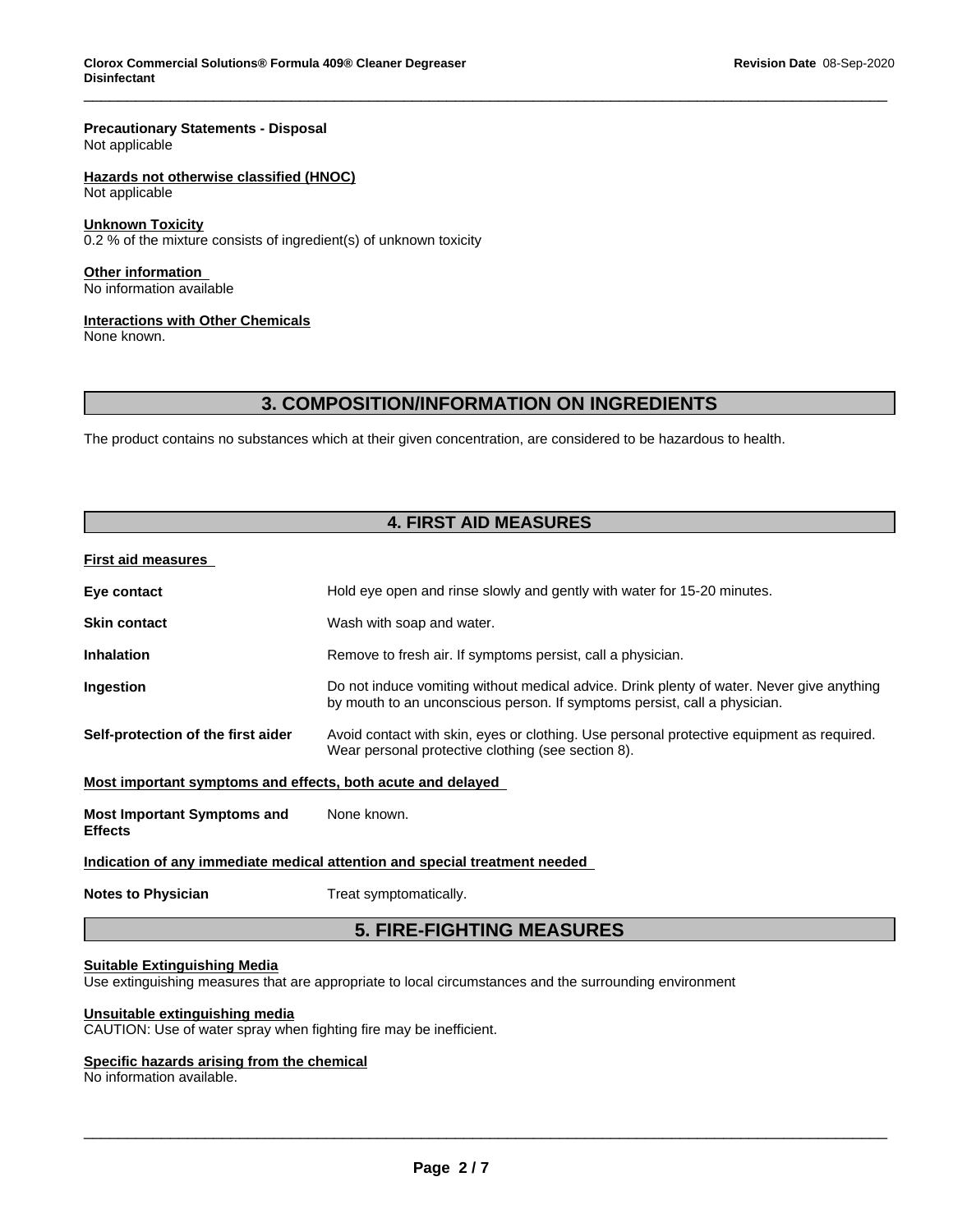| <b>Hazardous Combustion Products</b><br>Carbon oxides.                                 |                                                                                                                                                                                                                                                                                                  |  |  |
|----------------------------------------------------------------------------------------|--------------------------------------------------------------------------------------------------------------------------------------------------------------------------------------------------------------------------------------------------------------------------------------------------|--|--|
| <b>Explosion Data</b><br><b>Sensitivity to Mechanical Impact</b>                       | No.                                                                                                                                                                                                                                                                                              |  |  |
| <b>Sensitivity to Static Discharge</b>                                                 | No.                                                                                                                                                                                                                                                                                              |  |  |
| Protective equipment and precautions for firefighters<br>protective gear.              | As in any fire, wear self-contained breathing apparatus pressure-demand, MSHA/NIOSH (approved or equivalent) and full                                                                                                                                                                            |  |  |
|                                                                                        | <b>6. ACCIDENTAL RELEASE MEASURES</b>                                                                                                                                                                                                                                                            |  |  |
| <b>Personal precautions</b>                                                            | Personal precautions, protective equipment and emergency procedures<br>None under normal use conditions.                                                                                                                                                                                         |  |  |
| <b>Other Information</b>                                                               | Refer to protective measures listed in Sections 7 and 8.                                                                                                                                                                                                                                         |  |  |
| <b>Environmental precautions</b><br><b>Environmental precautions</b>                   | See Section 12 for additional Ecological Information.                                                                                                                                                                                                                                            |  |  |
| Methods and material for containment and cleaning up<br><b>Methods for containment</b> | Prevent further leakage or spillage if safe to do so.                                                                                                                                                                                                                                            |  |  |
| Methods for cleaning up                                                                | Pick up and transfer to properly labeled containers.                                                                                                                                                                                                                                             |  |  |
|                                                                                        | 7. HANDLING AND STORAGE                                                                                                                                                                                                                                                                          |  |  |
| <b>Precautions for safe handling</b><br><b>Handling</b>                                | Handle in accordance with good industrial hygiene and safety practice.                                                                                                                                                                                                                           |  |  |
| Conditions for safe storage, including any incompatibilities<br><b>Storage</b>         | Keep containers tightly closed in a dry, cool and well-ventilated place.                                                                                                                                                                                                                         |  |  |
| Incompatible products                                                                  | None known based on information supplied.                                                                                                                                                                                                                                                        |  |  |
|                                                                                        | 8. EXPOSURE CONTROLS/PERSONAL PROTECTION                                                                                                                                                                                                                                                         |  |  |
| <b>Control parameters</b><br><b>Exposure Guidelines</b>                                | This product, as supplied, does not contain any hazardous materials with occupational<br>exposure limits established by the region specific regulatory bodies                                                                                                                                    |  |  |
| <b>Appropriate engineering controls</b><br><b>Engineering Measures</b>                 | None under normal use conditions                                                                                                                                                                                                                                                                 |  |  |
| <b>Eye/face protection</b>                                                             | Individual protection measures, such as personal protective equipment<br>If splashes are likely to occur:. Wear safety glasses with side shields (or goggles). None<br>required for consumer use.                                                                                                |  |  |
| Skin and body protection                                                               | No special protective equipment required.                                                                                                                                                                                                                                                        |  |  |
| <b>Respiratory protection</b>                                                          | If irritation is experienced, NIOSH/MSHA approved respiratory protection should be worn.<br>Positive-pressure supplied air respirators may be required for high airborne contaminant<br>concentrations. Respiratory protection must be provided in accordance with current local<br>regulations. |  |  |
| <b>Hygiene Measures</b>                                                                | Handle in accordance with good industrial hygiene and safety practice.                                                                                                                                                                                                                           |  |  |
|                                                                                        |                                                                                                                                                                                                                                                                                                  |  |  |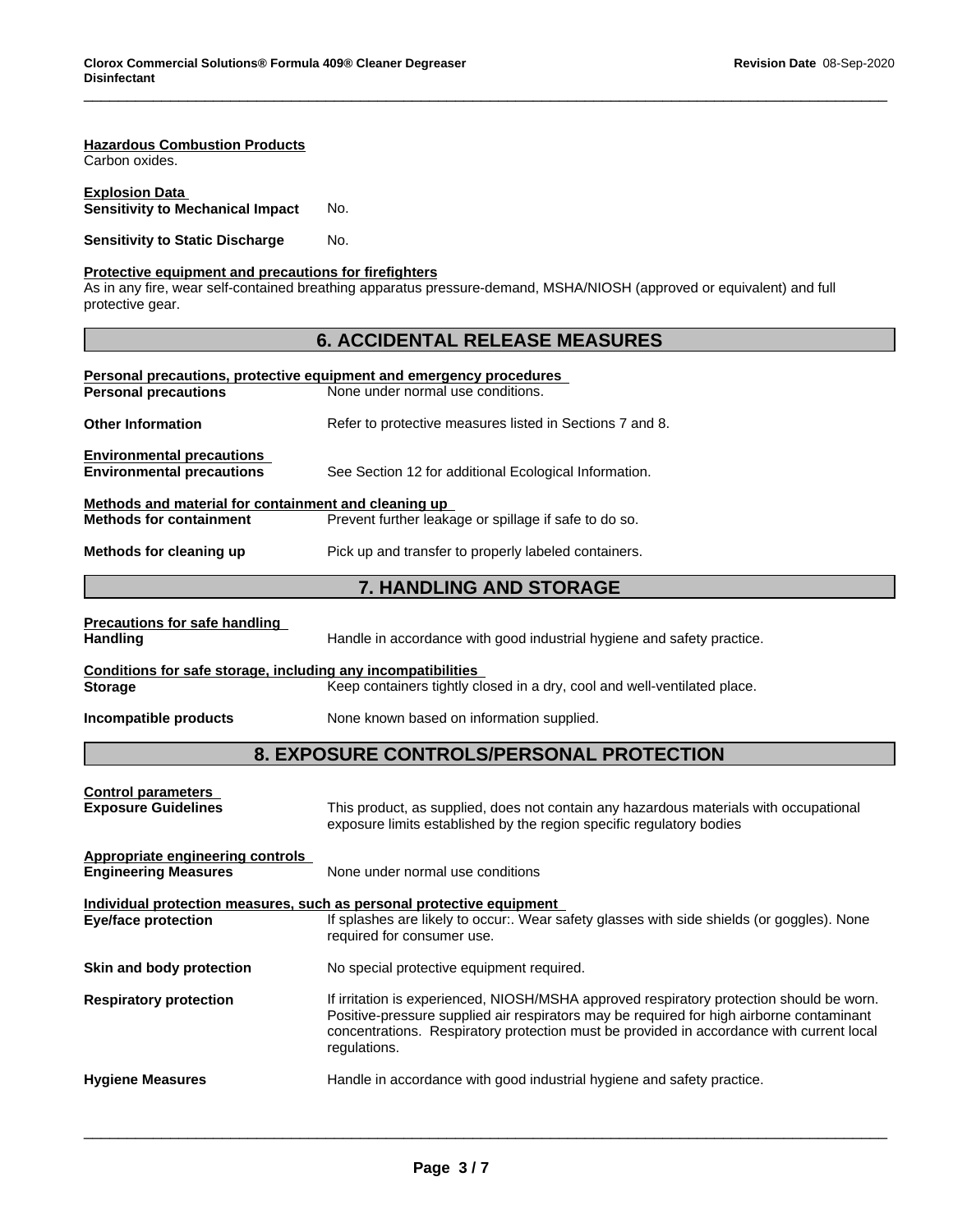## **9. PHYSICAL AND CHEMICAL PROPERTIES**

### **Information on basic physical and chemical properties**

| <b>Physical state</b>                   | Liquid            |                       |                          |
|-----------------------------------------|-------------------|-----------------------|--------------------------|
| Appearance                              | Clear             | Odor                  | <b>Floral Citrus</b>     |
| Color                                   | Green             | <b>Odor Threshold</b> | No information available |
|                                         |                   |                       |                          |
| <b>Property</b>                         | <b>Values</b>     | <b>Remarks Method</b> |                          |
| рH                                      | $9 - 11.5$        | None known            |                          |
| Melting / freezing point                | No data available | None known            |                          |
| Boiling point / boiling range           | No data available | None known            |                          |
| <b>Flash Point</b>                      | No data available | None known            |                          |
| <b>Evaporation Rate</b>                 | No data available | None known            |                          |
| Flammability (solid, gas)               | No data available | None known            |                          |
| <b>Flammability Limit in Air</b>        |                   |                       |                          |
| <b>Upper flammability limit</b>         | No data available |                       |                          |
| Lower flammability limit                | No data available |                       |                          |
| Vapor pressure                          | No data available | None known            |                          |
| <b>Vapor density</b>                    | No data available | None known            |                          |
| <b>Specific Gravity</b>                 | $-1.0$            | None known            |                          |
| <b>Water Solubility</b>                 | Soluble in water  | None known            |                          |
| Solubility in other solvents            | No data available | None known            |                          |
| Partition coefficient: n-octanol/water0 |                   | None known            |                          |
| <b>Autoignition temperature</b>         | No data available | None known            |                          |
| <b>Decomposition temperature</b>        | No data available | None known            |                          |
| <b>Kinematic viscosity</b>              | No data available | None known            |                          |
| <b>Dynamic viscosity</b>                | No data available | None known            |                          |
| <b>Explosive properties</b>             | No data available |                       |                          |
| <b>Oxidizing properties</b>             | No data available |                       |                          |
|                                         |                   |                       |                          |
| <b>Other Information</b>                |                   |                       |                          |
|                                         |                   |                       |                          |

**Softening Point** No data available **VOC Content (%)** No data available **Particle Size** No data available **Particle Size Distribution** No data available

## **10. STABILITY AND REACTIVITY**

#### **Reactivity** No data available

#### **Chemical stability**

Stable under recommended storage conditions.

#### **Possibility of Hazardous Reactions** None under normal processing.

#### **Conditions to avoid** None known.

#### **Incompatible materials** None known

**Hazardous Decomposition Products**

None known based on information supplied.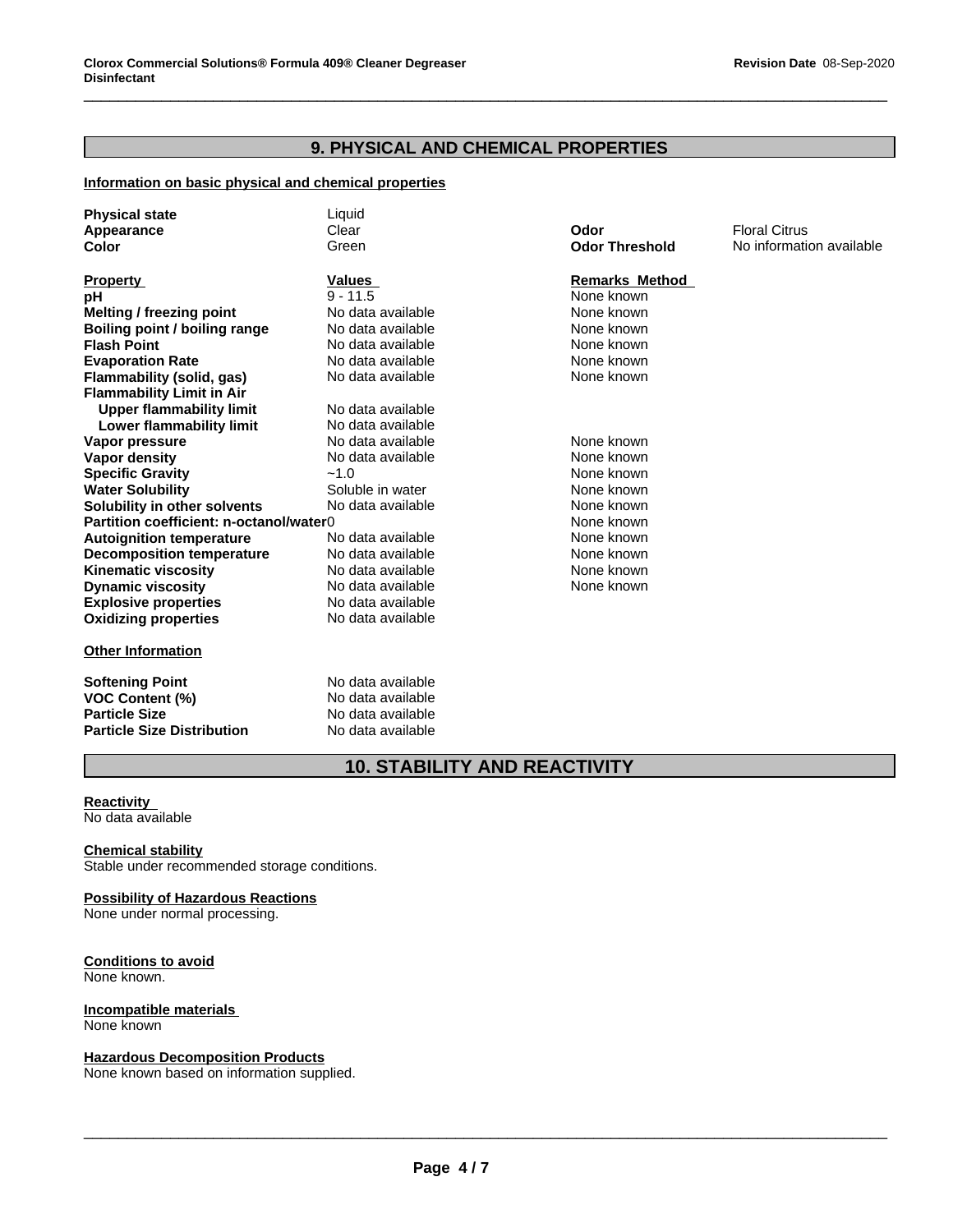## **11. TOXICOLOGICAL INFORMATION**

#### **Information on likely routes of exposure Product Information**

| <b>Inhalation</b>                    | None known.                                                                                                             |
|--------------------------------------|-------------------------------------------------------------------------------------------------------------------------|
| Eye contact                          | None known.                                                                                                             |
| <b>Skin contact</b>                  | None known.                                                                                                             |
| Ingestion                            | None known.                                                                                                             |
| <b>Component Information</b>         |                                                                                                                         |
| Information on toxicological effects |                                                                                                                         |
| <b>Symptoms</b>                      | None known.                                                                                                             |
| <b>Sensitization</b>                 | Delayed and immediate effects as well as chronic effects from short and long-term exposure<br>No information available. |
| <b>Mutagenic Effects</b>             | No information available.                                                                                               |
| Carcinogenicity                      | Contains no ingredient listed as a carcinogen.                                                                          |
| <b>Reproductive toxicity</b>         | No information available.                                                                                               |
| <b>STOT - single exposure</b>        | No information available.                                                                                               |
| <b>STOT - repeated exposure</b>      | No information available.                                                                                               |
| <b>Chronic Toxicity</b>              | No known effect.                                                                                                        |
| <b>Target Organ Effects</b>          | Respiratory system. Eyes. Skin. Gastrointestinal tract (GI).                                                            |
| <b>Aspiration Hazard</b>             | No information available.                                                                                               |

**Numerical measures of toxicity Product Information The following values are calculated based on chapter 3.1 of the GHS document**

## **12. ECOLOGICAL INFORMATION**

### **Ecotoxicity**

The environmental impact of this product has not been fully investigated.

### **Persistence and Degradability**

No information available.

### **Bioaccumulation**

No information available

### **Other adverse effects**

No information available.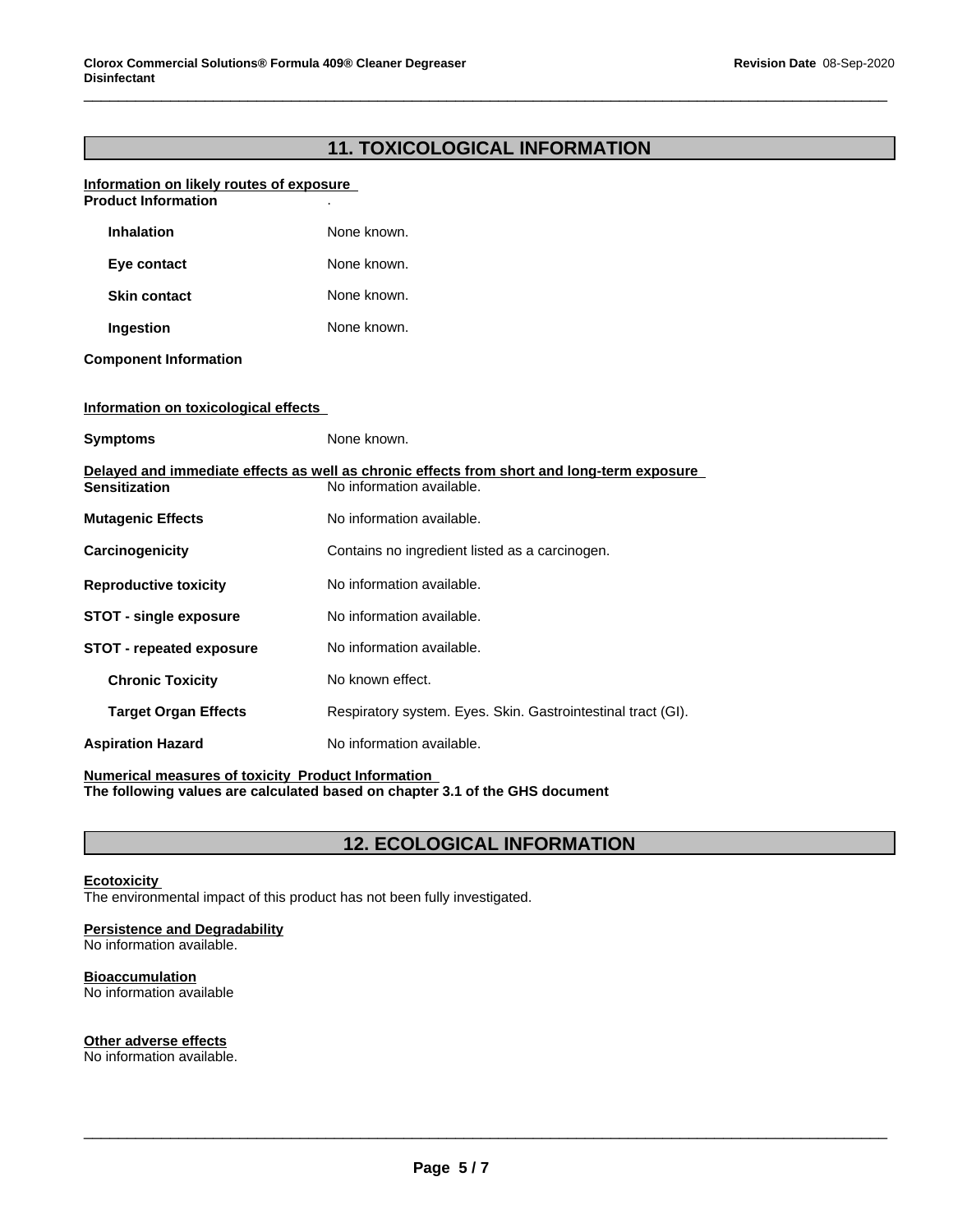## **13. DISPOSAL CONSIDERATIONS**

| Waste treatment methods<br>Disposal methods | Dispose of in accordance with federal, state and local regulations.                                   |
|---------------------------------------------|-------------------------------------------------------------------------------------------------------|
| <b>Contaminated Packaging</b>               | Do not reuse empty containers. Dispose of in accordance with federal, state and local<br>regulations. |

## **14. TRANSPORT INFORMATION**

| <u>DOT</u>  | <b>NOT REGULATED</b> |
|-------------|----------------------|
| <b>TDG</b>  | Not regulated        |
| <b>ICAO</b> | Not regulated        |
| <b>IATA</b> | Not regulated        |
| <b>IMDG</b> | Not regulated        |

## **15. REGULATORY INFORMATION**

|                                  | <u>IU. INLUULATUINTIINI UINIMATIUIN</u>                  |
|----------------------------------|----------------------------------------------------------|
| <b>International Inventories</b> |                                                          |
| TSCA                             | Complies All components are listed on the TSCA Inventory |
| DSL                              | All components are listed either on the DSL or NDSL.     |

 **TSCA** - United States Toxic Substances Control Act Section 8(b) Inventory  **DSL/NDSL** - Canadian Domestic Substances List/Non-Domestic Substances List

## **US Federal Regulations**

### **SARA 313**

Section 313 of Title III of the Superfund Amendments and Reauthorization Act of 1986 (SARA). This product does not contain any chemicals which are subject to the reporting requirements of the Act and Title 40 of the Code of Federal Regulations, Part 372

| SARA 311/312 Hazard Categories    |    |  |
|-----------------------------------|----|--|
| <b>Acute Health Hazard</b>        | No |  |
| <b>Chronic Health Hazard</b>      | No |  |
| <b>Fire Hazard</b>                | No |  |
| Sudden release of pressure hazard | No |  |
| <b>Reactive Hazard</b>            | N٥ |  |

### **CWA** (Clean Water Act)

This product does not contain any substances regulated as pollutants pursuant to the Clean Water Act (40 CFR 122.21 and 40 CFR 122.42)

### **CERCLA**

This material, as supplied, does not contain any substances regulated as hazardous substances under the Comprehensive Environmental Response Compensation and Liability Act (CERCLA) (40 CFR 302) or the Superfund Amendments and Reauthorization Act (SARA) (40 CFR 355). There may be specific reporting requirements at the local, regional, or state level pertaining to releases of this material

\_\_\_\_\_\_\_\_\_\_\_\_\_\_\_\_\_\_\_\_\_\_\_\_\_\_\_\_\_\_\_\_\_\_\_\_\_\_\_\_\_\_\_\_\_\_\_\_\_\_\_\_\_\_\_\_\_\_\_\_\_\_\_\_\_\_\_\_\_\_\_\_\_\_\_\_\_\_\_\_\_\_\_\_\_\_\_\_\_\_\_\_\_

### **US State Regulations**